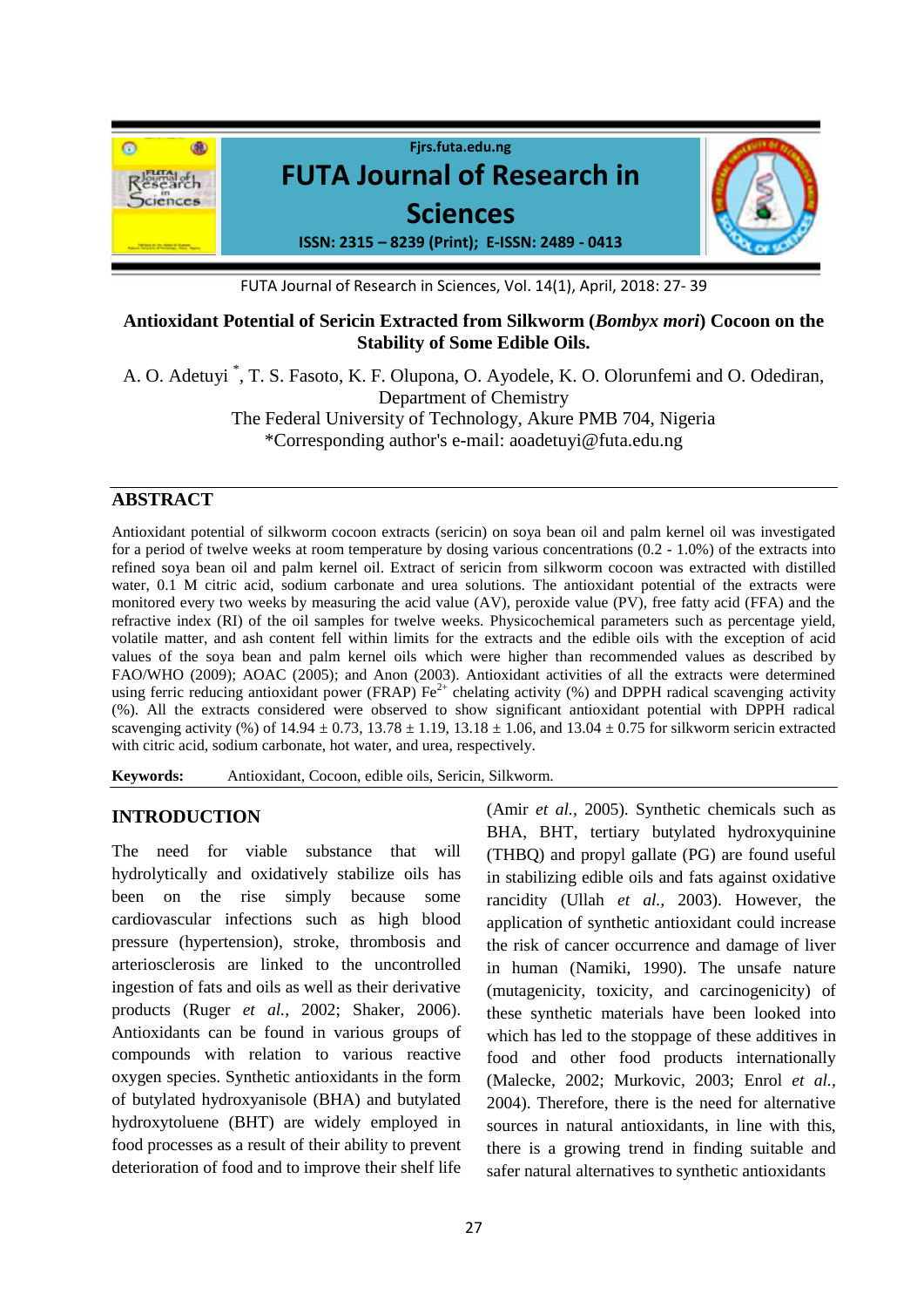that are currently used to prevent lipid peroxidation (Marinova and Yenishlieva, 1997; Abdalla and Roozen, 1999; Rehab, 2010; Arawande and Amoo, 2009). This study is aimed at determining the utilization of silkworm cocoon (*Bombyx mori*) extract sericin- (a natural macromolecular protein of silkworm which constitutes 25-30% of silk protein) to provide effective, cheap and natural antioxidant.

## **Materials and Methods**

The edible oil samples used were refined soya bean oil (RSBO) and refined palm kernel oil (RPKO). The oils were obtained from JOF Ideal Family Farms Limited, Owo, Nigeria before they were fortified with Vitamin A. Silkworm cocoons were obtained from Ondo State Ministry of Agriculture, Akure, Nigeria.

#### **Preparation of the Cocoon Extract**

The silkworm cocoons were washed with distilled water and thoroughly rinsed. The cocoons were cut into small sizes, dried in an oven at  $105^{\circ}$ C for 6 h. 10 g of the dried sample was boiled with 250 mL of distilled water for 2 h at  $80^{\circ}$ C. The boiling was stopped when the solution volume reached 100 mL. The solution was filtered and the filtrate was further boiled until the solution was reduced to 10 mL which subsequently solidified on cooling. The entire process was repeated using 250 mL of 0.1 mol/dm<sup>3</sup> solutions of sodium carbonate, citric acid and urea respectively for the extraction. Percentage extraction was calculated by difference in the initial 10 g mass used and the resulting solidified extract obtained (Hae *et al.,* 2000).

## **Determination of Antioxidant Potential of Secirin**

The antioxidant potential of the extract was investigated by dosing varying concentrations (0.2

– 1.0 %) of the extracts into soya bean oil and palm kernel oil. Also, 0.2 % butylated hydroxyl toluene was added to another oil sample which served as reference sample while an oil sample without any additive served as control. All the oil samples were adequately exposed to the sun and monitored every two weeks for a period of twelve weeks by measuring the free fatty acid (FFA), acid value (AV), peroxide value (PV), and refractive index (RI) (Arawande and Amoo, 2009).

#### **Physicochemical Analysis**

#### **Determination of Ash Content**

Three clean porcelain crucibles were placed in a muffle furnace for  $15$  min at  $800^{\circ}$ C. The crucibles were removed and cooled in a desiccator. The weight of each crucible was taken  $(W_1)$ . 2 g of each solid sample was added into each crucible and weighed  $(W_2)$ . The crucibles were placed in a muffle furnace and the temperature was slowly increased from  $200 - 550^{\circ}$ C to avoid incomplete ashing. The calcination was stopped when the ash became grey in appearance. The crucibles and their contents were reweighed  $(W_3)$  (AOAC, 2005). The percentage ash was calculated as follows:

$$
\%Ash = \frac{W_{\rm s} - W_1}{W_2 - W_1} \times 100\tag{1}
$$

#### **Determination of Specific Gravity**

A clean and dry specific gravity bottle was weighed accurately  $(M_1)$  and was filled with water at  $30^{\circ}$ C. The stopper was inserted to exclude extra water and the bottle with its stopper was wiped dry. The bottle with the water content was weighed  $(M_2)$ . The bottle was emptied and dried perfectly before being filled with the oil sample at  $30^{\circ}$ C and the stopper was inserted in order to exclude surplus oil. The top of the stopper and the bottle was wiped clean and was finally weighed (M3) (AOAC, 1993).

Specific gravity at 30<sup>o</sup>C = 
$$
\frac{\text{weight of oil} (M_{\rm s}-M_1)}{\text{weight of water} (M_{\rm s}-M_1)}
$$

**Determination of Insoluble Impurity, Moisture and Volatile Matter in Oil and Secirin**

A clean and dried Petri-dish was weighed 
$$
(M_1)
$$
 and 100 g of oil sample was weighed into the petri-dish. The weight  $(M_2)$  of both oil sample and the dish was obtained before drying. The dish

(2)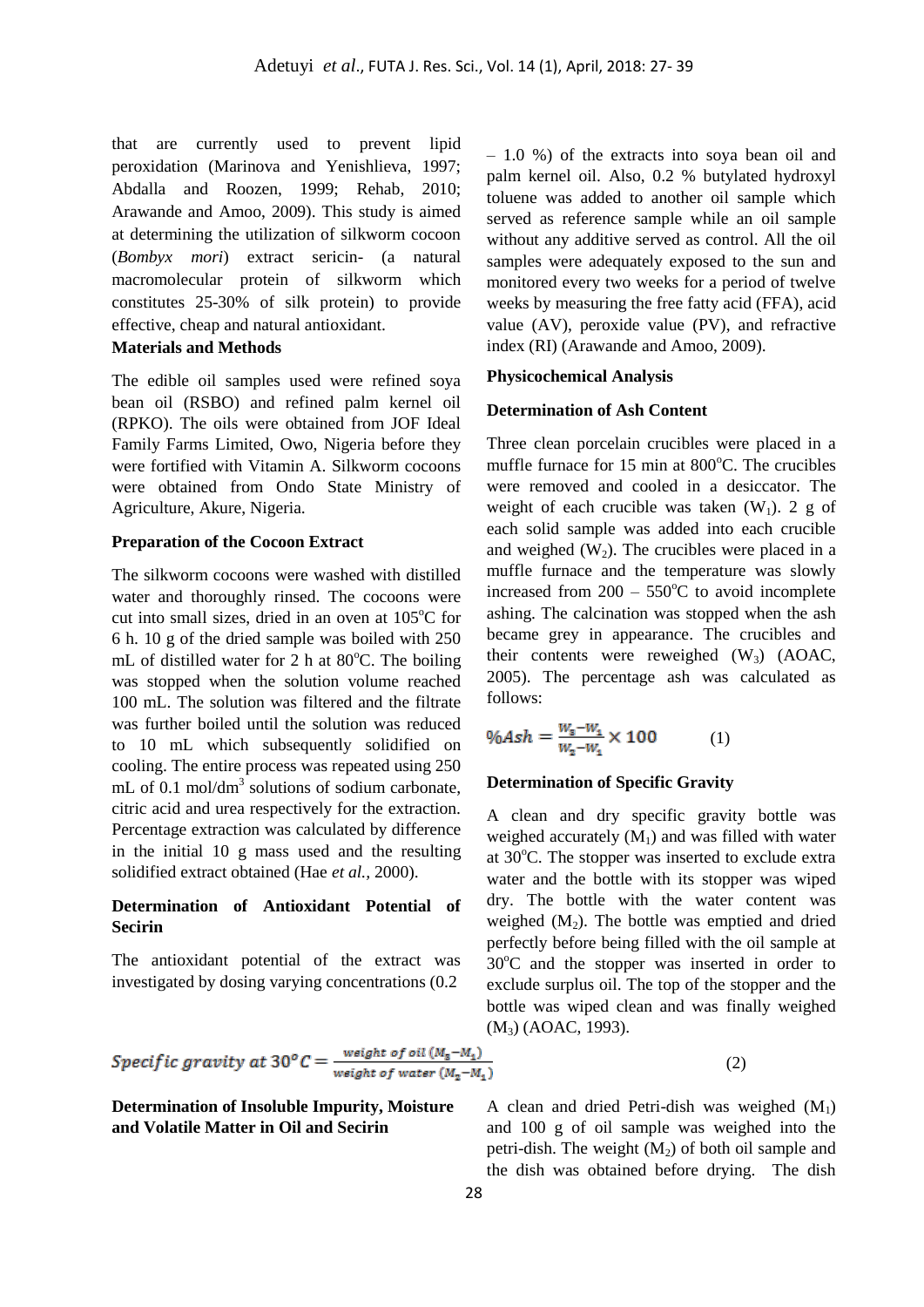with its content was kept in an oven within the temperature range of  $105-110^{\circ}$ C for 3 h until a constant weight was obtained. The dish was covered before being removed from the oven and kept in a desiccator, the weight  $(M_3)$  was obtained after cooling. Thus, % moisture and volatile matter is calculated as follows:

$$
\%Moisture and volatile matter = \frac{loss in weight}{weight \ of sample} = \frac{M_2 - M_3}{M_2 - M_1} \times 100
$$
 (3)

Each oil sample (20 g) was weighed accurately into 500 mL flask. 200 mL of petroleum ether was added and the flask was closed and shaken vigorously. Thereafter, it was allowed to stand for 30 min at room temperature. A filter paper (Whatman No. 4) was dried at  $100^{\circ}$ C and cooled. This was weighed and used to filter the mixture (micelle) in the flask. The residue in the filter paper was washed with fresh petroleum ether separately. The filter paper was then dried in an oven at  $100^{\circ}$ C to a constant weight. The filter paper was cooled in a desiccator and weighed again (AOAC, 1993).

The percentage insoluble impurities was calculated as follows:

$$
\% Insolvable \ impurity = \frac{gain \ in \ the \ weight \ of \ filter \ paper}{weight \ of \ oil \ sample} * 100 \tag{4}
$$

### **Determination of Free Fatty Acid and Acid Value**

Accurately measured 25 mL of 95% absolute ethanol was poured into 150 mL conical flask. Two drops of 1% phenolphthalein indicator was added into it. The ethanol was neutralised to faint pink colour with 0.1 M KOH from the burette. 5 g

of oil sample was added into the neutralised ethanol in the conical flask and heated till it started boiling, it was shaken and cooled, three drops of phenolphthalein indicator was added into the mixture, and titrated with 0.1 M KOH solution until a faint pink colour was observed which lasted for about a minute (AOAC, 1993). The free fatty acid and acid value were calculated as follows:

$$
\% \text{ Free } fatty \text{ acid} = \frac{\text{titre } value * concentration \text{ of } KOH * Z}{weight \text{ of oil sample}} \tag{5}
$$

$$
Acid\ value\ (mg\ KOH/g\ oil) = \frac{\text{time value}\ \text{concentration of KOH}\ \text{+56.11}}{\text{weight of oil sample}}\tag{6}
$$

Where Z is a constant and its value depends on the type of oil. For palm kernel oil, Z value is 20.0 (as % lauric acid) while for soybean oil, Z value is 28.2 (as % oleic acid).

Both the FFA and AV of oil samples were fortnightly monitored for a period of twelve weeks.

### **Determination of Peroxide Value**

About 5 g of oil sample was weighed into 250 mL conical flask and 30 mL of glacial acetic acidchloroform mixture (3:2) was added into the flask. 0.5 mL of saturated KI was added and was agitated for 60 sec, 30 mL of distilled water was added. The resulting mixture was titrated with 0.01 M sodium thiosulphate with constant stirring until the yellow colour precipitate was about disappearing. Thereafter, 0.5 mL of 1% starch solution was added and the titration was continued until the blue-black colour disappeared. The blank determination was also carried out (AOAC, 1993).

$$
periode value (mEq O2/kg oil) = \frac{sample \text{ titre}-blank \text{ titres-conc.of Na2S2O8 *1000}}{weight \text{ of oil sample}}
$$
(7)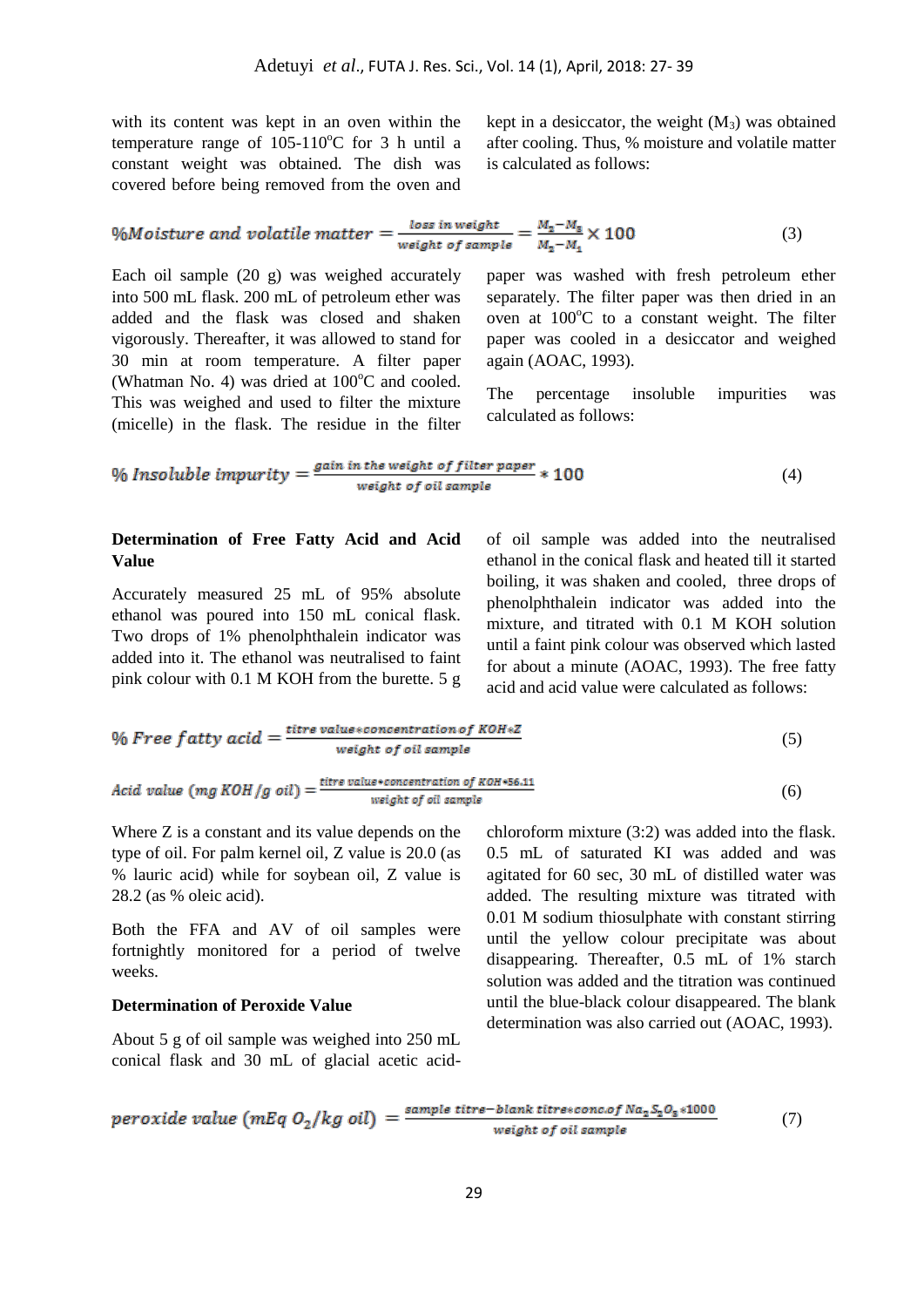This parameter was also monitored fortnightly for a period of twelve weeks. But the concentration of sodium thiosulphate was changed from 0.01 M to 0.02 M as the PV value was increased.

## **Determination of Refractive Index**

Abbe's refractometer was used for refractive index determination. Warm water was circulated into the cavity around the prism and a thermometer was fitted in a hole in the cavity for reading the temperature at which the refractive index reading was taken  $(30^{\circ}$ C). The prism was opened and cleaned with acetone. Then a drop of oil sample was put on one part of the prism and it was closed. The mirror below the eyepiece was adjusted and the reading was taken up to three decimal places where the sharp demarcation of light and shade appeared and the temperature on the thermometer was noted. The refractive index was reported as η (AOAC, 2000).

**Determination of Reducing Power**

About 2.5 mL of sericin extract was mixed with 2.5 mL of 0.2 M sodium phosphate buffer (pH 6.6) and 2.5 mL of 1 g/100 mL potassium ferrocyanide. The mixture was incubated at 50<sup>o</sup>C for 20 min. Thereafter 2.5 mL of 10 g/100 mL ferric chloride. The absorbance was later measured at 700 nm. The higher the absorbance, the higher the reducing power (Pulido *et al.,* 2000; Kuda *et al.,* 2005; Iqbal *et al.,* 2005).

# **Determination of Ferrous Ion Chelating Activity**

Ferrous ion chelating activity of each sample was measured according to the method of Decker and Hultin (1992). 0.1 mL of distilled water was added to 0.1 mL of the extract and thereafter 0.025 mL of 0.5 mM ferrozine (mixture of 0.25 mL of 1 mM FeSO<sup>4</sup> and 1 mL of HCl buffer (pH 7.4) was added to the mixture and allowed to stand for 20 min at room temperature and the absorbance (Abs 2) was measured (Igba *et al.,* 2005).

*Fervous ion chelating activity* 
$$
(\%) = \frac{1-(sample Abs 2-Sample Abs 1)}{control Abs 2-control Abs 1} * 100
$$
 (8)

# **Determination of 2,2-diphenyl-1-picrylhydrazyl (DPPH) radical scavenging activity**

One millilitre of sample extract was pipetted into 50 mL conical flask, 2 mL of freshly prepared methanolic solution of DPPH (5.9 mg/100 mL after 30 min, absorbance of the mixture was taken at 517 nm on a digital spectrophotometer (Igbal *et al.,* 2005; Heinomen *et al.,* 1998). DPPH radical scavenging activity was calculated from a standard calibration curve using the formula:

methanol) was added and homogenized properly,

$$
\%DPPH = \frac{absorbance\ of\ sample\ extract\ Xdillation\ factor}{10000 \times weight\ of\ sample} \tag{9}
$$

### **RESULTS AND DISCUSSION**

The results of percentage yield, volatile matter, and ash content using different solvents are presented in Table 1. The percentage yield across all solvents ranged between 21.43 to 22.00% which fell within the values of 17 to 32% reported by Rui (1998). The nature of dissolving solvent may alter the percentage yield and properties of sericin from silkworm cocoon (Teramoto *et al.,* 2004).

|  | Table 1: Physicochemical Parameters of Silkworm Sericin extracted using Different Solvents |  |  |  |  |
|--|--------------------------------------------------------------------------------------------|--|--|--|--|
|  |                                                                                            |  |  |  |  |

| Extracting<br>solvent           | Yield $(\%)$     | Appearance         | Volatile matter at<br>$105^{\circ}$ C | Ash content<br>at<br>$550^{\circ}$ C |
|---------------------------------|------------------|--------------------|---------------------------------------|--------------------------------------|
| Water                           | $22.00 \pm 0.34$ | Light yellow solid | $20.31 \pm 0.01$                      | $0.74 \pm 0.00$                      |
| Urea                            | $22.97 \pm 0.16$ | Light yellow solid | $21.72 \pm 0.02$                      | $0.74 \pm 0.01$                      |
| Na <sub>2</sub> CO <sub>3</sub> | $21.44 \pm 0.10$ | Light yellow solid | $20.42 - 0.04$                        | $0.81 \pm 0.02$                      |
| Citric acid                     | $21.43 \pm 0.13$ | Light yellow solid | $20.43 \pm 0.02$                      | $0.76 \pm 0.02$                      |

Values represent means of triplicate determination  $\pm$  standard deviation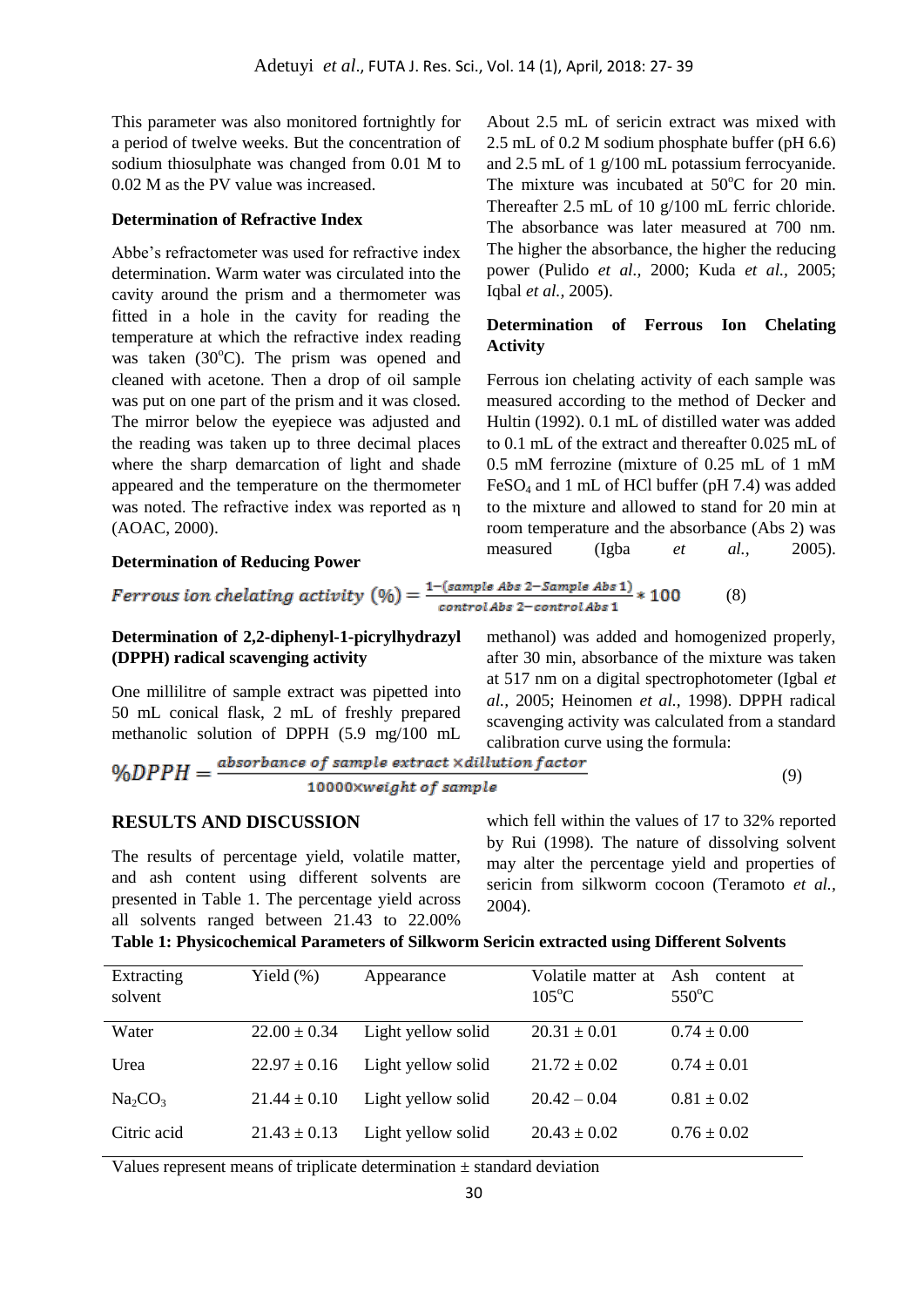Though the highest percentage yield was obtained for urea extract (22.97%) which may be due to the molecular similarity of urea with the serine in the extract, the lowest value was obtained for citric acid treatment (21.43  $\pm$  0.13%) due to protein denaturing and dissolution of the sericin. Acid causes an increase in density clustering which denatures protein (Haque *et al.,* 2005). A sericin solution turns into a gel after a period of time and can return to a solution upon heating. During the gelation of sericin solution, when the moisture content is very low, it forms a solid matter which also returns to solution upon heating. This sol-gel state transition is one characteristic of sericin that is different to fibroin (Kim, 2007).

The high volatile matter of sericin using different treatment methods ranged between 20.31 and 21.72% with lowest volatile matter obtained for water extract and highest obtained for urea extract. Low ash content is a factor of high purity of the obtained sericin and an approval of a degumming process (Rui, 1998). The ash contents obtained (0.74 to 0.81%) across different treatments were lower than the values reported by Rui (1998).The result indicated silkworm cocoon from local sericulture was of high purity.

#### **Physicochemical Properties of Edible Oils**

The physicochemical properties of raw soya bean oil and raw palm kernel oil are presented in Table 2. The specific gravity of oil is the ratio of the weight of the oil to the weight of equal volume of water. The specific gravity for refined soya bean oil and palm kernel oil are  $0.921 \pm 0.005$  and  $0.912 \pm 0.003$ , respectively. The values are within the range (0.9 to 1.16) stipulated by FAO/WHO (2009) for edible oil.

The refractive index of oil is a physical parameter that measures the angle through which a beam of light is bent when passing through a thin film of oil. The refractive index values for refined soybean and palm kernel oils were  $1.470 \pm 0.0001$ and  $1.452 \pm 0.0001$ , respectively. The presence of double bond (unsaturation) increases the refractive index of organic compound, therefore the higher the unsaturation, the greater is the effect on refractive index (Oderinde *et al.,* 2008; Adewuyi and Oderinde, 2009). This suggested that refined palm kernel oil was more saturated than refined soybean oil. The values obtained for these oils were within the standards stipulated by Standard Organisation of Nigeria (SON, 2000).

|  |  | Table 2: Physicochemical Properties of Refined Soybean Oil and Refined Palm Kernel Oil |
|--|--|----------------------------------------------------------------------------------------|
|  |  |                                                                                        |

| Parameter                              | <b>RSBO</b>        | <b>RPKO</b>        | <b>Standard</b>                      |
|----------------------------------------|--------------------|--------------------|--------------------------------------|
| Specific gravity                       | $0.921 \pm 0.005$  | $0.912 \pm 0.003$  | 0.9-1.16 (FAO/WHO,<br><b>2009</b> )  |
| Acid value ( $mgKOH/g$ oil)            | $1.234 \pm 0.001$  | $1.568 \pm 0.001$  | < 3.0<br>(Fakhri and Qadir,<br>2011) |
| Peroxide value (Meq.<br>$O_2$ /kg oil) | $2.399 \pm 0.003$  | $2.798 \pm 0.003$  | $\leq 10$<br>(Anon, 2003)            |
| Free fatty acid (%)                    | $0.620 + 0.0005$   | $0.601 + 0.0005$   | $\leq 1.5$<br>(Anon, 2003)           |
| Moisture (MIV%)                        | $0.04 \pm 0.01$    | $0.11 \pm 0.03$    | $\leq 0.05\%$<br>(Anon, 2003)        |
| Refractive index                       | $1.470 \pm 0.0001$ | $1.452 \pm 0.0001$ | $1.4 - 1.7$ (AOAC, 2005)             |
| Insoluble impurity $(\%)$              | 0.01<br>$+0.00$    | $0.04 \pm 0.00$    | $\leq 0.05\%$<br>(Anon, 2003)        |

Values represent means of triplicate determinations  $\pm$  standard deviation: RSBO – refined soybean oil; RPKO – refined palm kernel oil

Acid value (AV) is an important index of physicochemical property of oil which is used to indicate the quality, age, edibility and suitability of oil for use in industries such as paint and food (Akubugwo *et al.,* 2008). AV is expressed as the amount of KOH in milligram necessary to neutralize free fatty acids contained in 1.0 g of oil. According to Demian (1990), acid values are used to measure the extent to which glycerides in the oil have been decomposed by lipase and other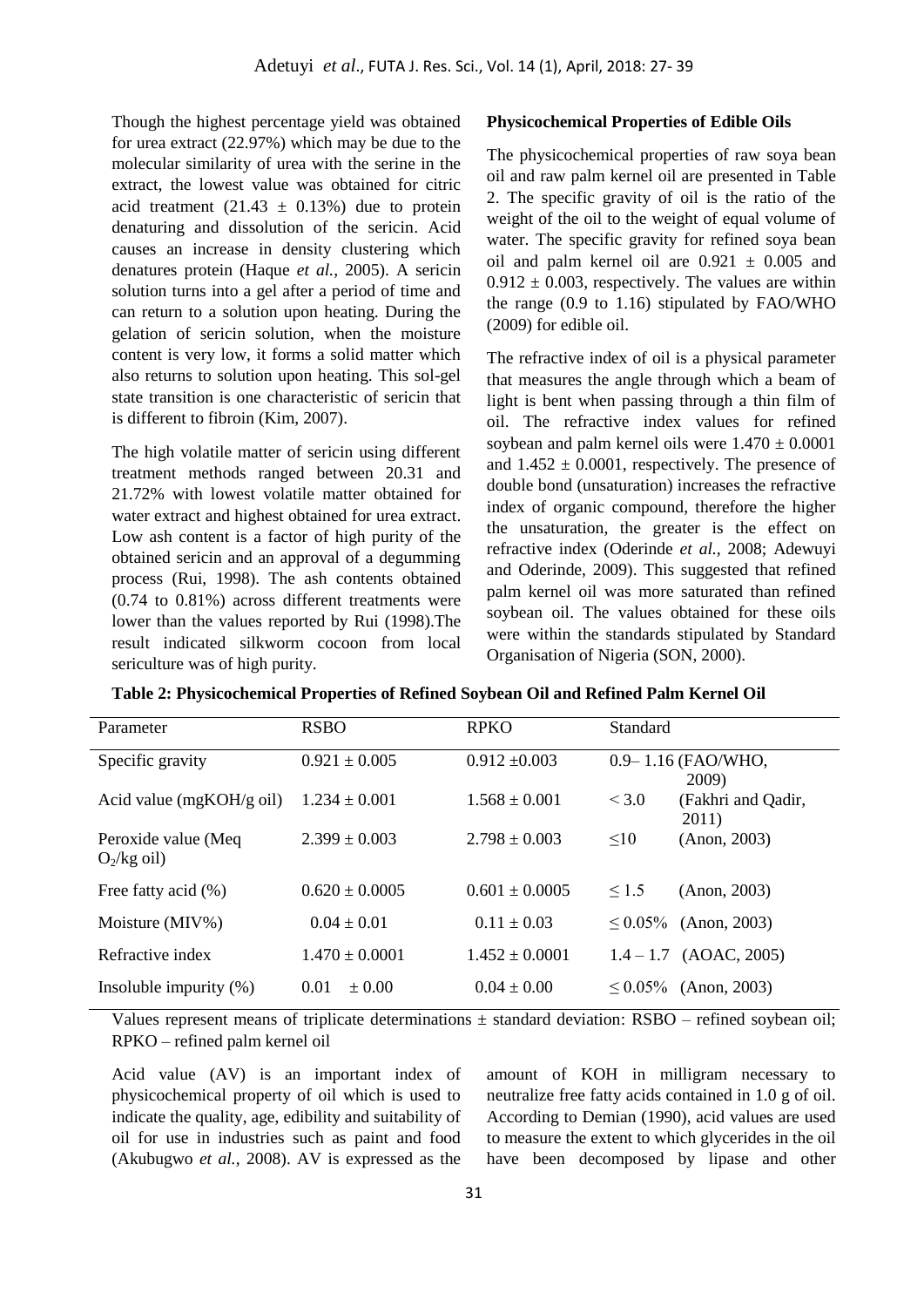physical factors such as light and heat. Thus, the acid values of the soya bean and palm kernel oil  $(1.234 \pm 0.001$  and  $1.568 \pm 0.001$  respectively) were less than  $1.371 \pm 0.651$  reported for soya bean oil by Arawande *et al.* (2012). This suggests that the refined soya bean and palm kernel oils are susceptible to lipase action

Percent FFA is a conventional expression of the percentage mass-fraction of total fat. According to the nature of the fat, it is expressed as lauric acid for coconut, palm kernel, and similar oils, as palmitic acid for palm oil, and oleic acid for soya bean oil (Gunstone, 2004). Oil varied in their %FFA and this variation could be attributed to inadequate refining and decolourization of edible oils (Perkins, 1992). %FFA of  $0.620 \pm 0.0005$  and  $0.601 \pm 0.005$  were obtained for refined sova bean oil and refined palm kernel oil, respectively, and are higher than the recommended value for soya bean oil (0.176) and lower than 2.540 for coconut oil by FAO/WHO (Anon, 2003) but less than  $0.689 \pm 0.327$  obtained for refined sova bean oil reported by Arawande *et al.,* (2012).

The PV of an oil or fat is used as a measurement of the extent to which rancidity reactions have occurred during storage and the best test for oxidative rancidity is the determination of the peroxide value (Fakhri and Qalid, 2011). The PV was determined as an expression of oxidation or rancidity in zero week of oil storage. The results indicate that the refined soya bean oil (more unsaturated) has less PV  $(2.399 \pm 0.003)$  than refined palm kernel oil (2.798  $\pm$  0.003) which may be related to oxidation or rancidity. The soya bean oil considered in this work has lower PV compared to corn oil reported by (Fakhri and Qalid, 2011). The PV for both oils fit into the recommended value  $(\leq 10)$  by WHO/FAO (Anon, 2003).

Low moisture, impurity and volatility  $(%)$ , and insoluble impurity (%) are clear determinants of high qualities of both refined soya bean and palm kernel oils considered in this study. The recommended matter volatility at  $105^{\circ}$ C (0.2%) and insoluble impurity (0.05%) by FAO/WHO (Anon, 2003) were higher than values obtained for both oils considered. The low moisture content was indicative that the oils might be able to withstand long period of storage and transportation.

## **Antioxidant Properties of Silkworm Cocoon Sericin**

The results of antioxidant properties of sericin as presented in Table 3 showed that the reducing power (ferric reducing power) ranged between  $1.72 \pm 0.09$  (for citric acid extract) to  $1.78 \pm 0.00$ (for urea extract). It has been reported that the reducing power of bioactive compound is associated with antioxidant activity and that the higher the value, the higher the antioxidant activity (Yildirim *et al.,* 2001; Siddhuraju *et al.,* 2002). The results indicated that the urea extract had highest ability to reduce  $Fe(III)$  to  $Fe(II)$ , while citric acid extract had the least reducing power.

|  | <b>Table 3: Antioxidant Properties of Silkworm Cocoon Sericin</b> |  |
|--|-------------------------------------------------------------------|--|
|  |                                                                   |  |

|                     | Reducing power  | $\text{Fe}^{2+}$ chelating activity (%) | DPPH radical<br>scavenging activity |
|---------------------|-----------------|-----------------------------------------|-------------------------------------|
| Water extract       | $1.76 \pm 0.09$ | $6.13 \pm 0.35$                         | $13.18 \pm 1.06$                    |
| $Na2CO3$ extract    | $1.75 \pm 0.31$ | $6.15 \pm 0.15$                         | $13.78 \pm 1.19$                    |
| Urea extract        | $1.78 \pm 0.00$ | $6.18 \pm 0.29$                         | $13.04 \pm 0.75$                    |
| Citric acid extract | $1.72 \pm 0.12$ | $6.18 \pm 0.37$                         | $14.49 \pm 0.73$                    |

Values represent means of triplicate determination  $\pm$  standard deviation

Ferrous  $(Fe^{2+})$  chelating activity was lowest in water extract (6.13  $\pm$  0.35%) and highest in both urea and citric acid extracts  $(6.18 \pm 0.29)$ . Ferrous chelating is an important factor, in that iron is essential to life because it is required for oxygen transport, respiration and the activities of many enzymes. However, iron is an extremely reactive metal and will catalyse changes in lipids, proteins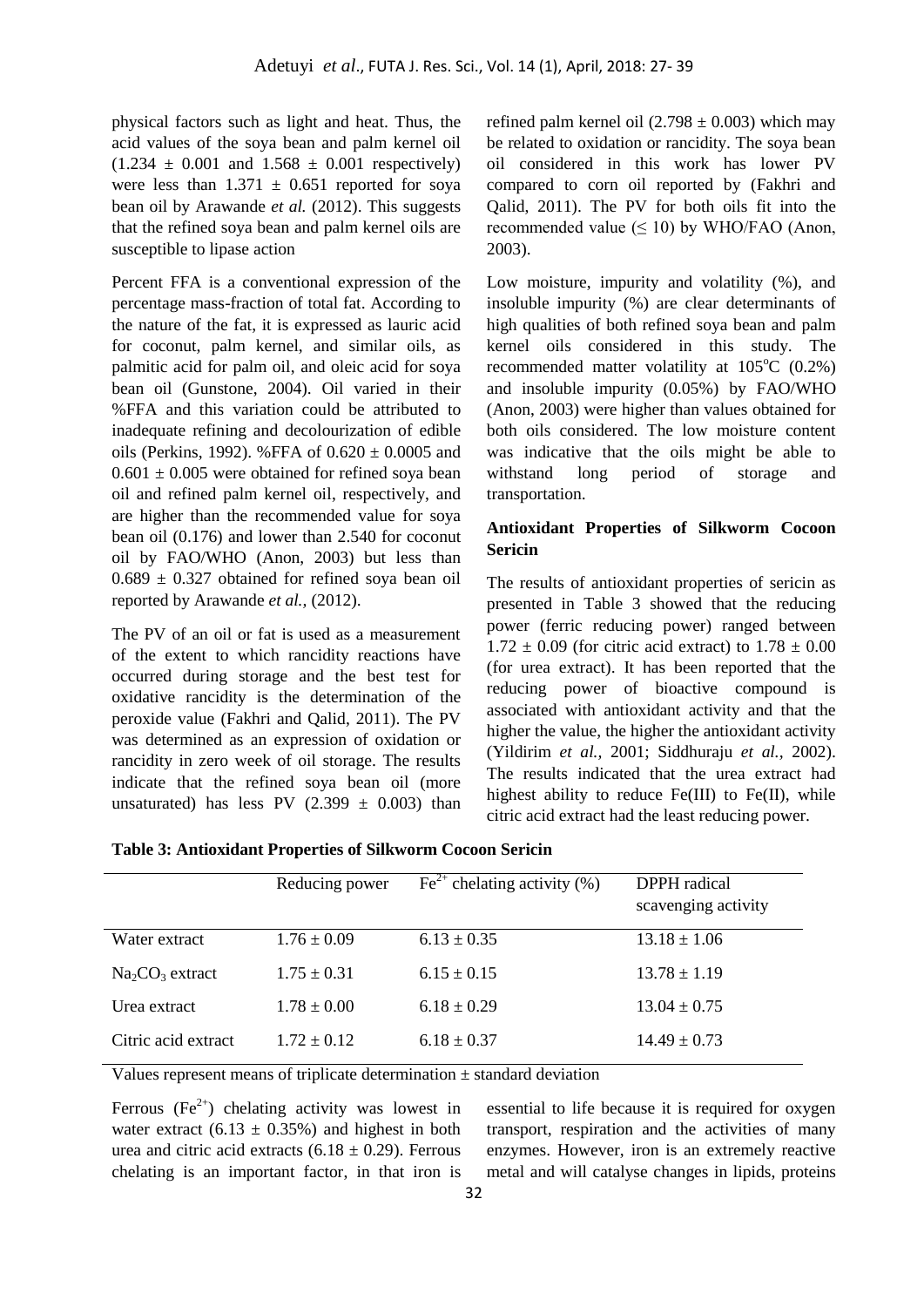and other cellular components (Igba *et al.,* 2005; Decker and Hultin, 1992). Hence, the ability of any compound to chelate ion (II) will enhance its antioxidant activity by binding iron (II), thereby reducing its catalysed oxidative activity that leads to deterioration of lipid and lipid containing foods. High value of ferrous chelating activity promotes high antioxidant activity.

DPPH is often used to evaluate the free radical scavenging ability of any sample (Ebrahimzadeh *et al.,* 2008). The higher the value of DPPH, the higher the antioxidant activity of the substance evaluated (Cotelle *et al.,* 1996). Substances which are able to scavenge free radicals are considered antioxidants (Dehpour *et al.,* 2009). DPPH radical scavenging activity of urea extract was the lowest with the value of  $13.04 \pm 0.75\%$  while  $14.49 \pm 1.65\%$ 0.73% was the highest for citric acid extract. The results implied that all the extracts possessed antioxidant activities, though in varying amounts.

# **Free Fatty Acid of Soya Bean Oil Stored with Silkworm Cocoon Extracts of Varying Concentrations**

Percent free fatty acid (% oleic acid) values were obtained in the soya bean oil stored with varying amount of silkworm sericin, 0.2 g butylated hydroxyl toluene (BHT) and palm kernel without additive are presented in Table 4.

**Table 4: Free Fatty Acid (%Oleic Acid) of Soya Bean Oil Dosed with Varying Concentrations of Silkworm Cocoon Extracts; BHT and Control Oil for 12 Weeks**

| Extract             | Amount<br>(% )   | Week<br>$\boldsymbol{0}$ | Week<br>$\overline{2}$ | Week<br>$\overline{4}$ | Week<br>6 | Week<br>8 | Week<br>10 | Week<br>12 |
|---------------------|------------------|--------------------------|------------------------|------------------------|-----------|-----------|------------|------------|
|                     |                  |                          |                        |                        |           |           |            |            |
| Control             | $\boldsymbol{0}$ | 0.620                    | 0.789                  | 0.902                  | 1.013     | 1.015     | 1.128      | 1.184      |
| <b>BHT</b>          | 0.2              | 0.675                    | 0.789                  | 0.845                  | 0.902     | 0.959     | 1.014      | 1.128      |
| Water extract       | 0.2              | 0.620                    | 0.677                  | 0.733                  | 0.788     | 0.788     | 0.902      | 1.015      |
| Water extract       | 0.4              | 0.620                    | 0.789                  | 0.845                  | 0.901     | 0.899     | 0.958      | 1.015      |
| Water extract       | 0.6              | 0.620                    | 0.732                  | 0.789                  | 0.846     | 0.902     | 0.957      | 1.013      |
| Water extract       | 0.8              | 0.620                    | 0.789                  | 0.789                  | 0.786     | 0.901     | 0.958      | 0.959      |
| Water extract       | 1.0              | 0.620                    | 0.732                  | 0.732                  | 0.789     | 0.901     | 0.959      | 0.959      |
|                     |                  |                          |                        |                        |           |           |            |            |
| $Na2CO3$ extract    | 0.2              | 0.619                    | 0.677                  | 0.733                  | 0.789     | 0.788     | 0.845      | 1.015      |
| $Na2CO3$ extract    | 0.4              | 0.732                    | 0.789                  | 0.846                  | 0.902     | 0.901     | 0.959      | 0.958      |
| $Na2CO3$ extract    | 0.6              | 0.677                    | 0.731                  | 0.788                  | 0.844     | 0.902     | 0.958      | 1.013      |
| $Na2CO3$ extract    | 0.8              | 0.617                    | 0.676                  | 0.789                  | 0.789     | 0.898     | 0.958      | 0.958      |
| $Na2CO3$ extract    | 1.0              | 0.563                    | 0.620                  | 0.733                  | 0.789     | 0.902     | 0.958      | 0.959      |
|                     |                  |                          |                        |                        |           |           |            |            |
| Urea extract        | 0.2              | 0.620                    | 0.675                  | 0.733                  | 0.787     | 0.787     | 0.845      | 0.956      |
| Urea extract        | 0.4              | 0.619                    | 0.619                  | 0.789                  | 0.788     | 0.844     | 0.902      | 0.957      |
| Urea extract        | 0.6              | 0.563                    | 0.677                  | 0.732                  | 0.789     | 0.845     | 0.900      | 0.902      |
| Urea extract        | 0.8              | 0.564                    | 0.676                  | 0.677                  | 0.733     | 0.732     | 0.789      | 0.846      |
| Urea extract        | 1.0              | 0.507                    | 0.620                  | 0.733                  | 0.733     | 0.789     | 0.846      | 0.900      |
|                     |                  |                          |                        |                        |           |           |            |            |
| Citric acid extract | 0.2              | 0.733                    | 0.787                  | 0.845                  | 0.902     | 0.959     | 0.956      | 1.015      |
| Citric acid extract | 0.4              | 0.789                    | 0.844                  | 0.900                  | 0.958     | 0.958     | 1.014      | 1.015      |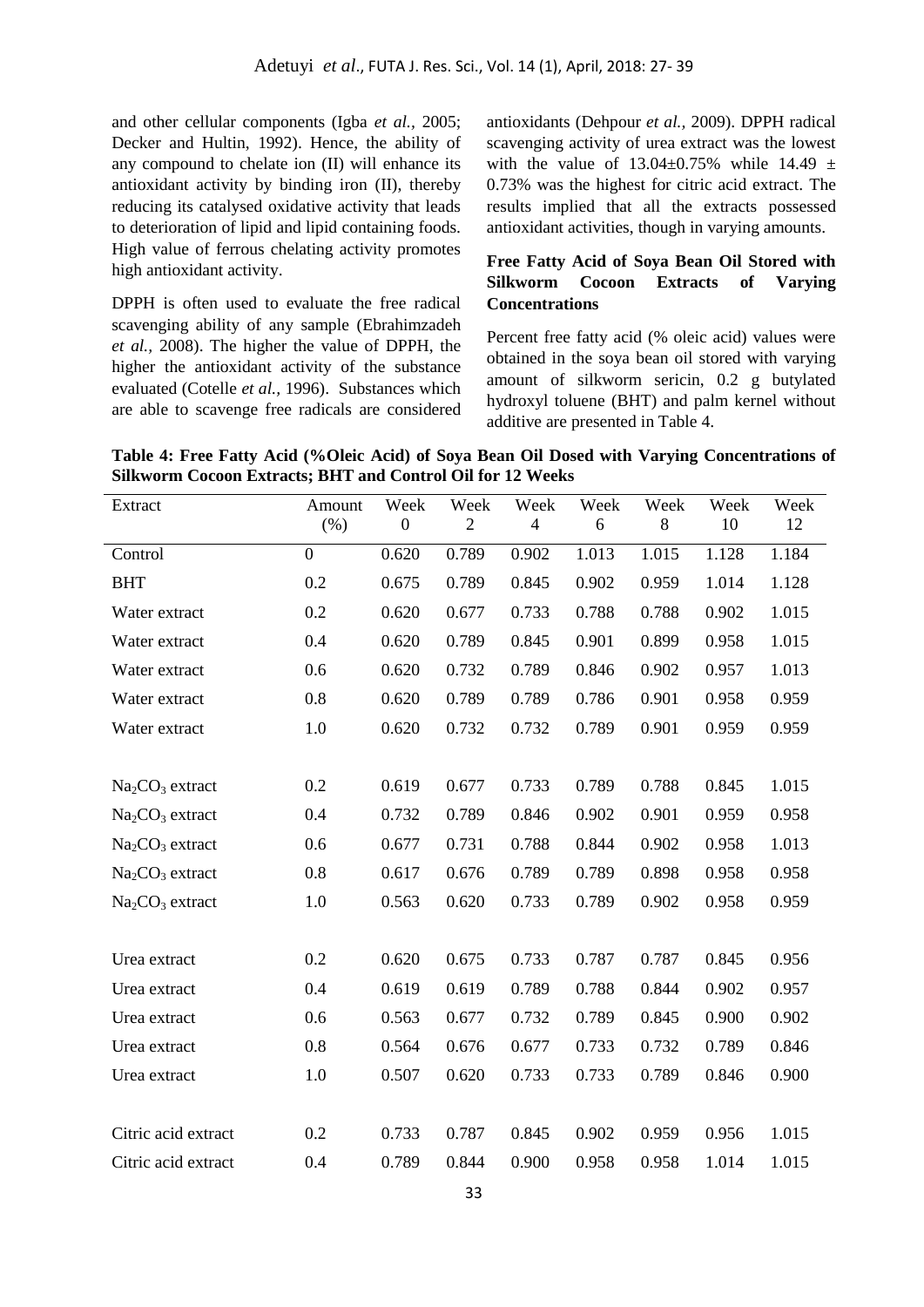| Adetuyi et al., FUTA J. Res. Sci., Vol. 14 (1), April, 2018: 27-39 |  |  |  |  |  |  |
|--------------------------------------------------------------------|--|--|--|--|--|--|
|--------------------------------------------------------------------|--|--|--|--|--|--|

| Citric acid extract | 0.6 | 0.788 | 0.845 | 0.845 | 0.901       | 0.957 | 0.902 | 1.013 |
|---------------------|-----|-------|-------|-------|-------------|-------|-------|-------|
| Citric acid extract | 0.8 | 0.846 | 0.901 | 0.959 | 1.015 1.015 |       | 1.067 | 1.015 |
| Citric acid extract | 1.0 | 0.959 | 1.015 | 1.015 | 1.071       | 1.015 | 1.071 | 1.128 |

BHT: Butylated hydroxyl toluene

| Table 5: Free Fatty Acid (%Lauric Acid) of Palm Kernel Oil Dosed with Varying Concentrations |  |
|----------------------------------------------------------------------------------------------|--|
| of Silkworm Cocoon Extracts, BHT and Control Oil for 12 Weeks                                |  |

| Extract             | Amount<br>(% ) | Week<br>$\mathbf{0}$ | Week<br>$\overline{2}$ | Week<br>4 | Week<br>6 | Week<br>8 | Week<br>10 | Week<br>12 |
|---------------------|----------------|----------------------|------------------------|-----------|-----------|-----------|------------|------------|
| Control             | $\overline{0}$ | 0.559                | 0.719                  | 0.880     | 0.958     | 0.959     | 1.079      | 1.079      |
| <b>BHT</b>          | 0.2            | 0.601                | 0.718                  | 0.838     | 0.878     | 0.918     | 0.997      | 1.038      |
| Water extract       | 0.2            | 0.560                | 0.640                  | 0.759     | 0.798     | 0.799     | 0.920      | 0.960      |
| Water extract       | 0.4            | 0.559                | 0.719                  | 0.839     | 0.879     | 0.876     | 0.959      | 0.959      |
| Water extract       | 0.6            | 0.560                | 0.679                  | 0.780     | 0.840     | 0.880     | 0.958      | 0.958      |
| Water extract       | 0.8            | 0.599                | 0.719                  | 0.799     | 0.796     | 0.879     | 0.960      | 0.920      |
| Water extract       | 1.0            | 0.559                | 0.679                  | 0.759     | 0.799     | 0.879     | 0.960      | 0.920      |
|                     |                |                      |                        |           |           |           |            |            |
| $Na2CO3$ extract    | 0.2            | 0.560                | 0.640                  | 0.758     | 0.800     | 0.798     | 0.879      | 0.960      |
| $Na2CO3$ extract    | 0.4            | 0.640                | 0.719                  | 0.839     | 0.880     | 0.879     | 0.960      | 0.919      |
| $Na2CO3$ extract    | 0.6            | 0.599                | 0.678                  | 0.800     | 0.839     | 0.880     | 0.960      | 0.958      |
| $Na2CO3$ extract    | 0.8            | 0.560                | 0.639                  | 0.796     | 0.800     | 0.876     | 0.959      | 0.920      |
| $Na2CO3$ extract    | $1.0\,$        | 0.520                | 0.600                  | 0.759     | 0.800     | 0.879     | 0.960      | 0.920      |
|                     |                |                      |                        |           |           |           |            |            |
| Urea extract        | 0.2            | 0.560                | 0.638                  | 0.760     | 0.798     | 0.798     | 0.879      | 0.917      |
| Urea extract        | 0.4            | 0.560                | 0.559                  | 0.780     | 0.799     | 0.838     | 0.913      | 0.919      |
| Urea extract        | 0.6            | 0.519                | 0.640                  | 0.759     | 0.800     | 0.839     | 0.918      | 0.880      |
| Urea extract        | 0.8            | 0.520                | 0.640                  | 0.720     | 0.760     | 0.759     | 0.840      | 0.840      |
| Urea extract        | $1.0\,$        | 0.480                | 0.600                  | 0.760     | 0.760     | 0.800     | 0.880      | 0.880      |
|                     |                |                      |                        |           |           |           |            |            |
| Citric acid extract | 0.2            | 0.640                | 0.718                  | 0.839     | 0.880     | 0.920     | 0.958      | 0.959      |
| Citric acid extract | 0.4            | 0.678                | 0.758                  | 0.878     | 0.919     | 0.919     | 0.998      | 0.959      |
| Citric acid extract | 0.6            | 0.678                | 0.799                  | 0.838     | 0.878     | 0.913     | 0.920      | 0.958      |
| Citric acid extract | 0.8            | 0.720                | 0.799                  | 0.920     | 0.960     | 0.960     | 1.035      | 0.960      |
| Citric acid extract | 1.0            | 0.800                | 0.880                  | 0.959     | 1.000     | 0.960     | 1.039      | 1.040      |

BHT: Butylated hydroxyl toluene

Tables 4 and 5 show the values of free fatty acid of refined soya bean oil and refined palm kernel oil, respectively, stored with varying

concentrations of silkworm cocoon water, urea, sodium carbonate, and citric acid extracts, BHT and control oil sample for a period of 12 weeks.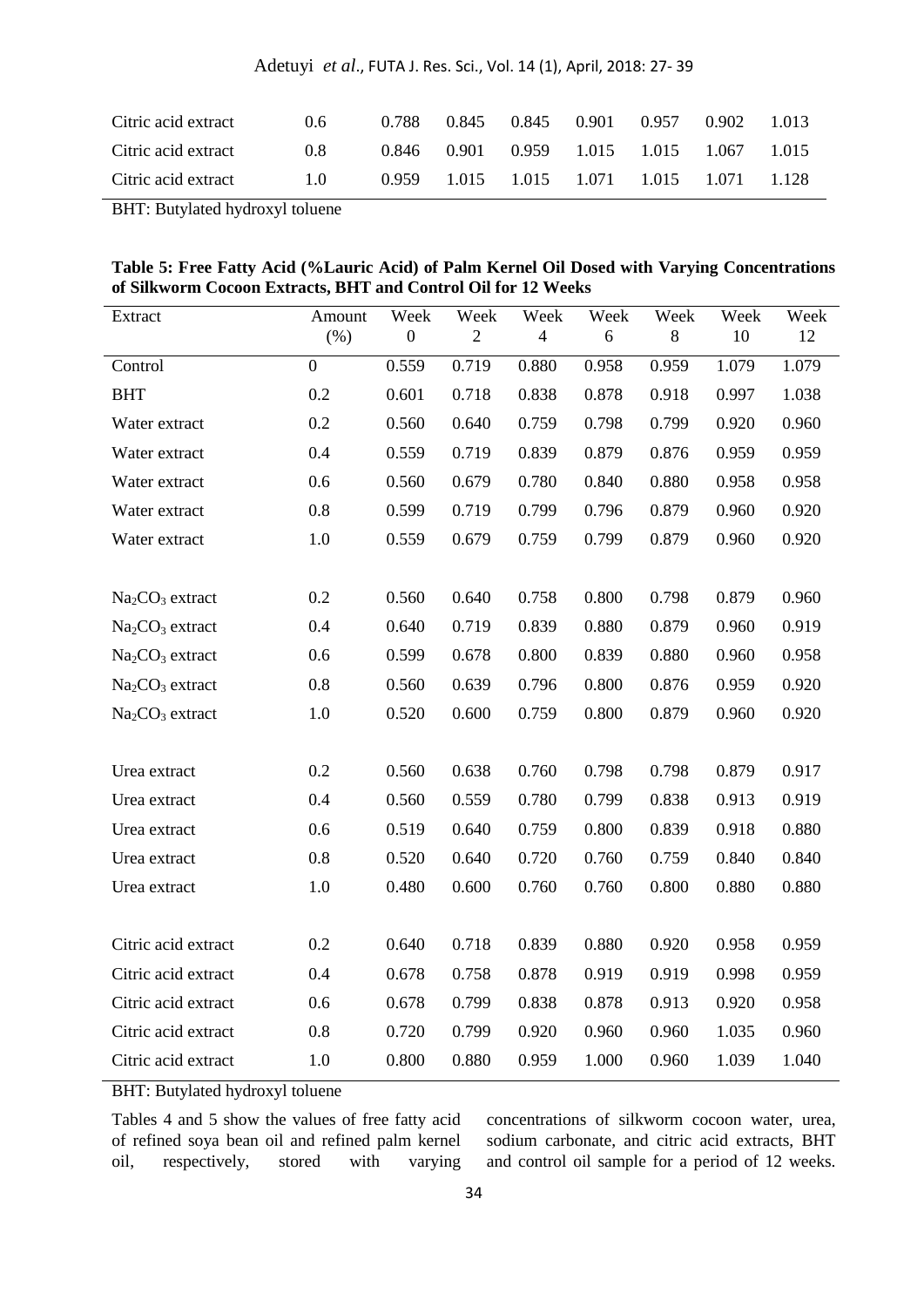There was an increase in the free fatty acid values with increase in the number of weeks, it was also observed that, increase in dosage favoured free fatty acid.

The free fatty acid values obtained in the refined soya bean oil control sample and 0.2 g BHT stored soya bean oil (Table 4) were higher than corresponding samples of refined palm kernel oil samples (Table 5). The FFA values of both refined soya bean oil and palm kernel oil stored with citric acid extracts were higher than the free fatty acid values for all the silkworm sericin extracts under investigation. The free fatty acid of edible oil is a measure of hydrolytic rancidity index caused by moisture, lipase enzymes and heat (Rossel, 1994). The amount of FFA present in oil is of importance because it indicates hydrolytic activity. According to Codex Alimentarius Commission (CAC) (2001), the recommended % FFA (as oleic acid)

limits are 0.3% for refined plant oils; 2.0% for cold pressed and crude oil; and 5% for crude palm oil. The highest values obtained in this study were observed in soya bean oil control sample after twelve week storage period with 1.184%. Generally, the citric acid extracts seemed to have the highest values of FFA, however, the values were below 2% (for cold pressed oil) according to the standard stipulated by CAC (2001); the values were also lower than 5% (for crude palm oil) as stipulated by CAC (2001).

## **Refractive Index of Soya Bean Oil and Palm Kernel Oil Stored with Silkworm Sericin of Varying Concentrations**

The results (Tables 6 and 7) of the refractive index of soya bean oil and palm kernel oil stored with varying concentrations of silkworm cocoon water, urea, sodium carbonate, and citric acid extracts, BHT and the control sample.

**Table 6: Refractive Index of Soya Bean Oil Dosed with Varying Concentrations of Silkworm Cocoon Extracts, BHT and Control Oil for 12 Weeks**

| Extract          | Amount           | Week             | Week           | Week  | Week   | Week  | Week  | Week  |
|------------------|------------------|------------------|----------------|-------|--------|-------|-------|-------|
|                  | (% )             | $\boldsymbol{0}$ | $\overline{2}$ | 4     | 6      | 8     | 10    | 12    |
| Control          | $\boldsymbol{0}$ | 1.470            | 1.473          | 1.474 | 1.475  | 1.475 | 1.476 | 1.477 |
| <b>BHT</b>       | 0.2              | 1.473            | 1.473          | 1.473 | 1.472  | 1.471 | 1.469 | 1.469 |
| Water extract    | 0.2              | 1.465            | 1.473          | 1.471 | 1.4700 | 1.470 | 1.471 | 1.469 |
| Water extract    | 0.4              | 1.465            | 1.473          | 1.471 | 1.470  | 1.470 | 1.472 | 1.469 |
| Water extract    | 0.6              | 1.465            | 1.473          | 1.471 | 1.470  | 1.470 | 1.470 | 1.469 |
| Water extract    | 0.8              | 1.469            | 1.472          | 1.471 | 1.470  | 1.470 | 1.470 | 1.468 |
| Water extract    | 1.0              | 1.464            | 1.473          | 1.470 | 1.470  | 1.469 | 1.469 | 1.468 |
|                  |                  |                  |                |       |        |       |       |       |
| $Na2CO3$ extract | 0.2              | 1.475            | 1.470          | 1.471 | 1.470  | 1.469 | 1.471 | 1.490 |
| $Na2CO3$ extract | 0.4              | 1.472            | 1.472          | 1.472 | 1.471  | 1.469 | 1.470 | 1.471 |
| $Na2CO3$ extract | 0.6              | 1.475            | 1.473          | 1.471 | 1.472  | 1.470 | 1.468 | 1.470 |
| $Na2CO3$ extract | 0.8              | 1.475            | 1.472          | 1.472 | 1.473  | 1.470 | 1.470 | 1.470 |
| $Na2CO3$ extract | 1.0              | 1.478            | 1.473          | 1.471 | 1.473  | 1.471 | 1.470 | 1.470 |
|                  |                  |                  |                |       |        |       |       |       |
| Urea extract     | 0.2              | 1.470            | 1.730          | 1.472 | 1.471  | 1.468 | 1.469 | 1.469 |
| Urea extract     | 0.4              | 1.463            | 1.473          | 1.474 | 1.472  | 1.471 | 1.470 | 1.469 |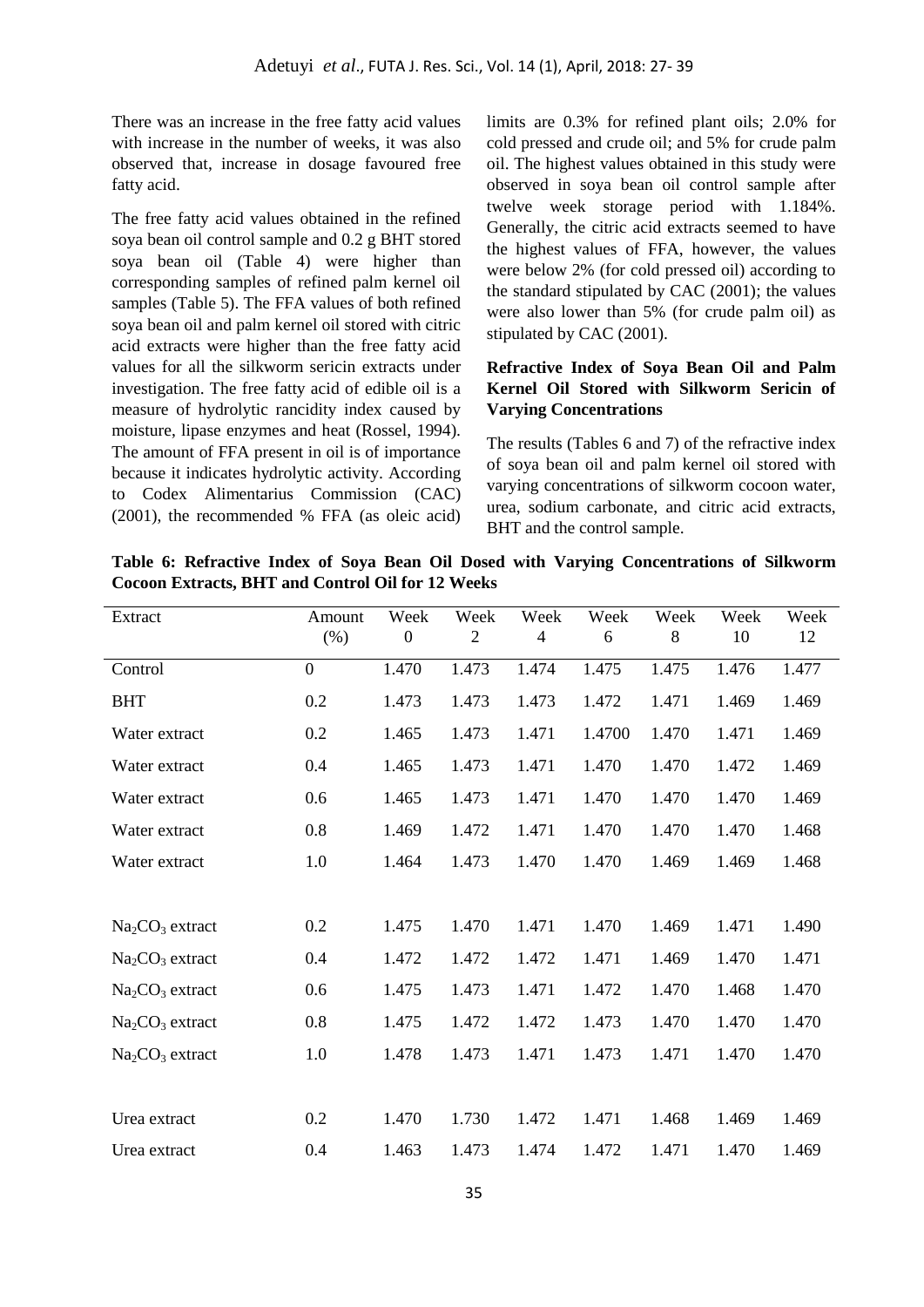| Urea extract        | 0.6 | 1.471 | 1.472 | 1.474 | 1.423 | 1.472 | 1.471 | 1.469 |
|---------------------|-----|-------|-------|-------|-------|-------|-------|-------|
| Urea extract        | 0.8 | 1.470 | 1.472 | 1.474 | 1.472 | 1.474 | 1.473 | 1.470 |
| Urea extract        | 1.0 | 1.470 | 1.473 | 1.473 | 1.473 | 1.473 | 1.473 | 1.470 |
|                     |     |       |       |       |       |       |       |       |
| Citric acid extract | 0.2 | 1.462 | 1.472 | 1.471 | 1.471 | 1.470 | 1.469 | 1.469 |
| Citric acid extract | 0.4 | 1.468 | 1.473 | 1.471 | 1.472 | 1.470 | 1.470 | 1.469 |
| Citric acid extract | 0.6 | 1.473 | 1.472 | 1.471 | 1.471 | 1.470 | 1.468 | 1.468 |
| Citric acid extract | 0.8 | 1.468 | 1.473 | 1.471 | 1.471 | 1.470 | 1.470 | 1.470 |
| Citric acid extract | 1.0 | 1.470 | 1.472 | 1.470 | 1.470 | 1.470 | 1.470 | 1.470 |

Refractive index is a physical attribute of oils and fats, measured by and through which a beam of light is bent when passing through a film of melted fat. This makes it an excellent spot test for uniformity of compositions of oils and fats (O'Brien, 2009).

| Table 7: Refractive Index of Palm Kernel Oil Dosed With Varying Concentrations of Silkworm |  |  |  |  |
|--------------------------------------------------------------------------------------------|--|--|--|--|
| <b>Cocoon Extracts, BHT and Control Oil for 12 Weeks</b>                                   |  |  |  |  |

| Extract          | Amount           | Week           | Week           | Week           | Week  | Week  | Week  | Week  |
|------------------|------------------|----------------|----------------|----------------|-------|-------|-------|-------|
|                  | (% )             | $\overline{0}$ | $\overline{2}$ | $\overline{4}$ | 6     | 8     | 10    | 12    |
| Control          | $\boldsymbol{0}$ | 1.452          | 1.452          | 1.453          | 1.454 | 1.454 | 1.455 | 1.456 |
| <b>BHT</b>       | 0.2              | 1.452          | 1.453          | 1.452          | 1.452 | 1.453 | 1.453 | 1.452 |
| Water extract    | 0.2              | 1.452          | 1.453          | 1.452          | 1.452 | 1.452 | 1.452 | 1.452 |
| Water extract    | 0.4              | 1.452          | 1.453          | 1.142          | 1.452 | 1.452 | 1.452 | 1.452 |
| Water extract    | 0.6              | 1.453          | 1.453          | 1.142          | 1.452 | 1.452 | 1.452 | 1.452 |
| Water extract    | 0.8              | 1.452          | 1.453          | 1.142          | 1.452 | 1.452 | 1.452 | 1.452 |
| Water extract    | 1.0              | 1.452          | 1.452          | 1.142          | 1.452 | 1.452 | 1.452 | 1.412 |
|                  |                  |                |                |                |       |       |       |       |
| $Na2CO3$ extract | 0.2              | 1.456          | 1.454          | 1.453          | 1.452 | 1.452 | 1.452 | 1.452 |
| $Na2CO3$ extract | 0.4              | 1.454          | 1.454          | 1.453          | 1.452 | 1.452 | 1.452 | 1.452 |
| $Na2CO3$ extract | 0.6              | 1.453          | 1.454          | 1.453          | 1.452 | 1.452 | 1.452 | 1.452 |
| $Na2CO3$ extract | 0.8              | 1.452          | 1.454          | 1.453          | 1.452 | 1.452 | 1.452 | 1.452 |
| $Na2CO3$ extract | 1.0              | 1.452          | 1.454          | 1.453          | 1.452 | 1.452 | 1.452 | 1.452 |
|                  |                  |                |                |                |       |       |       |       |
| Urea extract     | 0.2              | 1.452          | 1.453          | 1.453          | 1.452 | 1.452 | 1.452 | 1.452 |
| Urea extract     | 0.4              | 1.452          | 1.453          | 1.453          | 1.452 | 1.452 | 1.452 | 1.452 |
| Urea extract     | 0.6              | 1.452          | 1.453          | 1.453          | 1.452 | 1.452 | 1.452 | 1.452 |
| Urea extract     | 0.8              | 1.452          | 1.453          | 1.453          | 1.452 | 1.452 | 1.452 | 1.452 |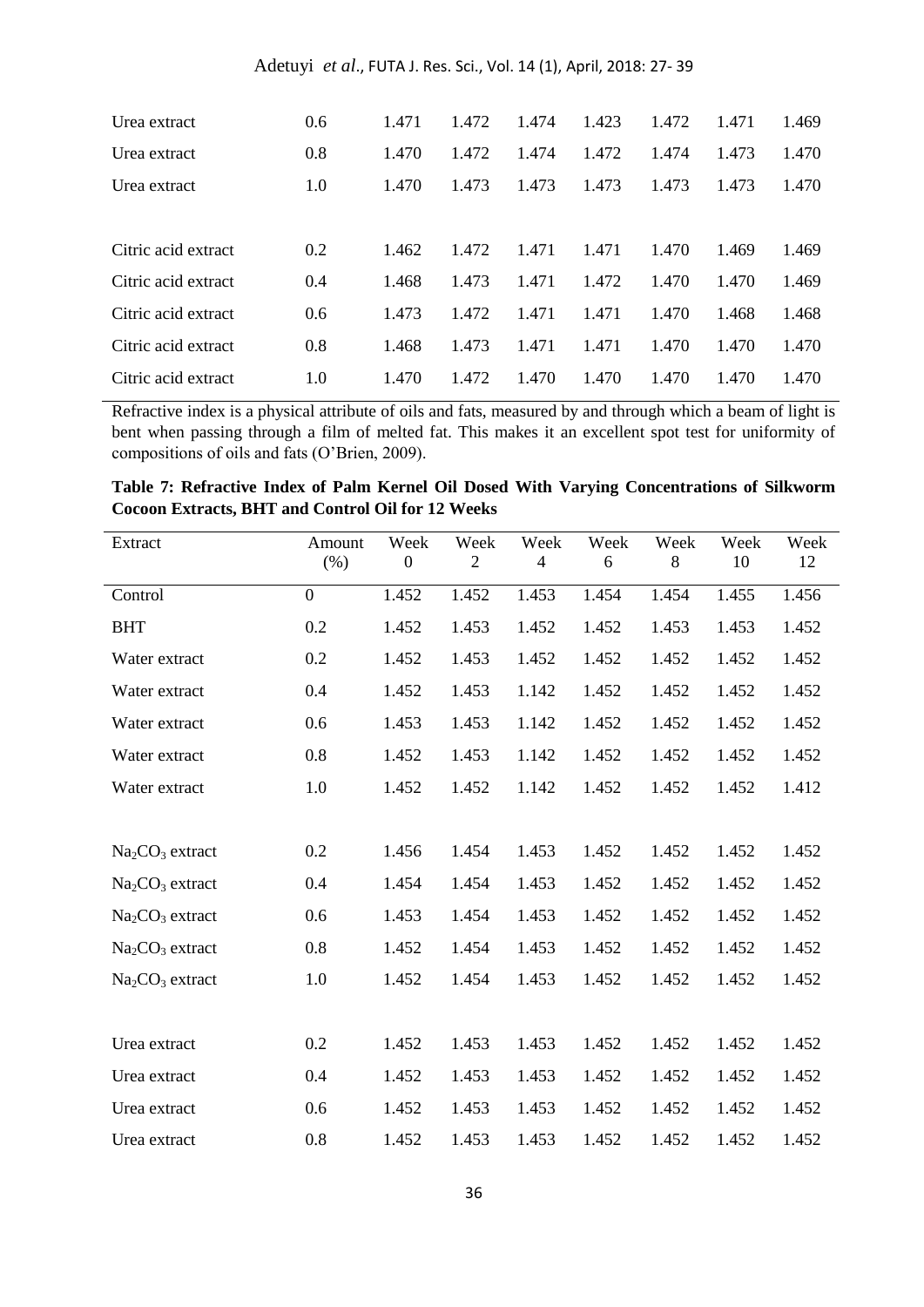Adetuyi *et al*., FUTA J. Res. Sci., Vol. 14 (1), April, 2018: 27- 39

| Urea extract        | 1.0           | 1.452 | 1.453 | 1.453 | 1.452 | 1.452 | 1.452 | 1.451 |
|---------------------|---------------|-------|-------|-------|-------|-------|-------|-------|
| Citric acid extract | 0.2           | 1.452 | 1.453 | 1.452 | 1.452 | 1.452 | 1.452 | 1.451 |
| Citric acid extract | 0.4           | 1.452 | 1.453 | 1.452 | 1.452 | 1.452 | 1.452 | 1.451 |
| Citric acid extract | $0.6^{\circ}$ | 1.452 | 1.452 | 1.452 | 1.452 | 1.452 | 1.452 | 1.451 |
| Citric acid extract | 0.8           | 1.452 | 1.452 | 1.452 | 1.452 | 1.452 | 1.452 | 1.451 |
| Citric acid extract | 1.0           | 1.452 | 1.452 | 1.452 | 1.452 | 1.452 | 1.452 | 1.451 |

BHT: Butylated hydroxyl toluene

The refractive index increases with the unsaturation, and decreases with the mean molecular weight of fatty acids. Hence, the presence of free fatty acid appreciably lowers the refractive index of fats/oils (Cock and Reds, 1966). Refractive index of oil is a physical property that is used to assess oil acceptability and adulteration or purity. The refractive index values were adequately within the range of  $1.40 - 1.70$ (AOAC, 2000), and this is an indication that the additive could not cause any major adulteration in the oil samples under study.

### **CONCLUSION**

High percentage yield of silkworm sericin, and the ease of extractions coupled with the availability of the cocoon are all indications that the beneficiation of these extracts for both industrial and domestic purposes will be economical. Low ash content  $(1<)$  of the local silkworm sericin is an attestation to high and pure quality of the material. Water which is recommended for extracting sericin to be used in foods did give a relatively high percentage yield. The composition of the extracting solvents has effects on the behaviour of silkworm cocoon extracts since all the extracts did not behave in exactly the same manner. Refractive index data revealed that the values obtained for the oil samples were within limits set by standard body, and that the introduction of the extracts into edible oils may not adulterate the oils. The specific gravity, peroxide value, refractive index, moisture and volatile matter results for the two oil samples were within the recommended values but the values obtained for acid values and consequently, the percent free fatty acid were higher than the recommended values which may be due to modification during industrial production

processes of oils. Reducing power,  $Fe<sup>2+</sup>$  chelating activity (%) and DPPH radical scavenging activity (%) all revealed the good antioxidant activities of the silkworm sericin.

#### **ACKNOWLEDGEMENT**

The authors are grateful for the support received from Mrs V. A. Jayeola and Mr J. A.Alao, (Sericulture Unit), Ondo State Agro-Business Empowerment Centre, Ondo Road, Akure, Nigeria, for access to their library and provision of the Silkworm cocoons.

### **REFERENCES**

- **Abdalla A. E., Roozen J. P.** (1999). Effect of plant extract on the oxidative stability of sunflower oil and emulsion. *Food Chem*. 64: 323 – 329.
- **Adewuyi A., Oderinde R. A.** (2009). Kinetic and the effect of refining methods on the physicochemical properties, fat soluble vitamins, and nutritional metal content of Hura crepitans oil. *Pak J. of Sci. Ind. Res*.  $52(6)$ :  $276 - 302$ .
- **Akubugwo I. E., Chinyere G. C., Ugbogu A. E.**  (2008). Comparative studies on oils from some common plant seeds in Nigeria*. Pak. J. Nut*.: 7 570 – 573.
- **Amir H. G., Mohsen B., Mohammed A. S.**  (2005). Antioxidant activity and total phenolic compound of Pistachio hull extracs. *Food Chemistry*. 92: 521 – 525.
- **Anon** (2003). 1993 Codex Alimentarius, 8; Codex Alimentarius Commission, FAO/WHO, Rome.
- **AOAC** (1993). Official methods and recommended practices of the American Oil Chemists Society.  $4<sup>th</sup>$  edition. D. Firestone (Ed). Champaign, IL.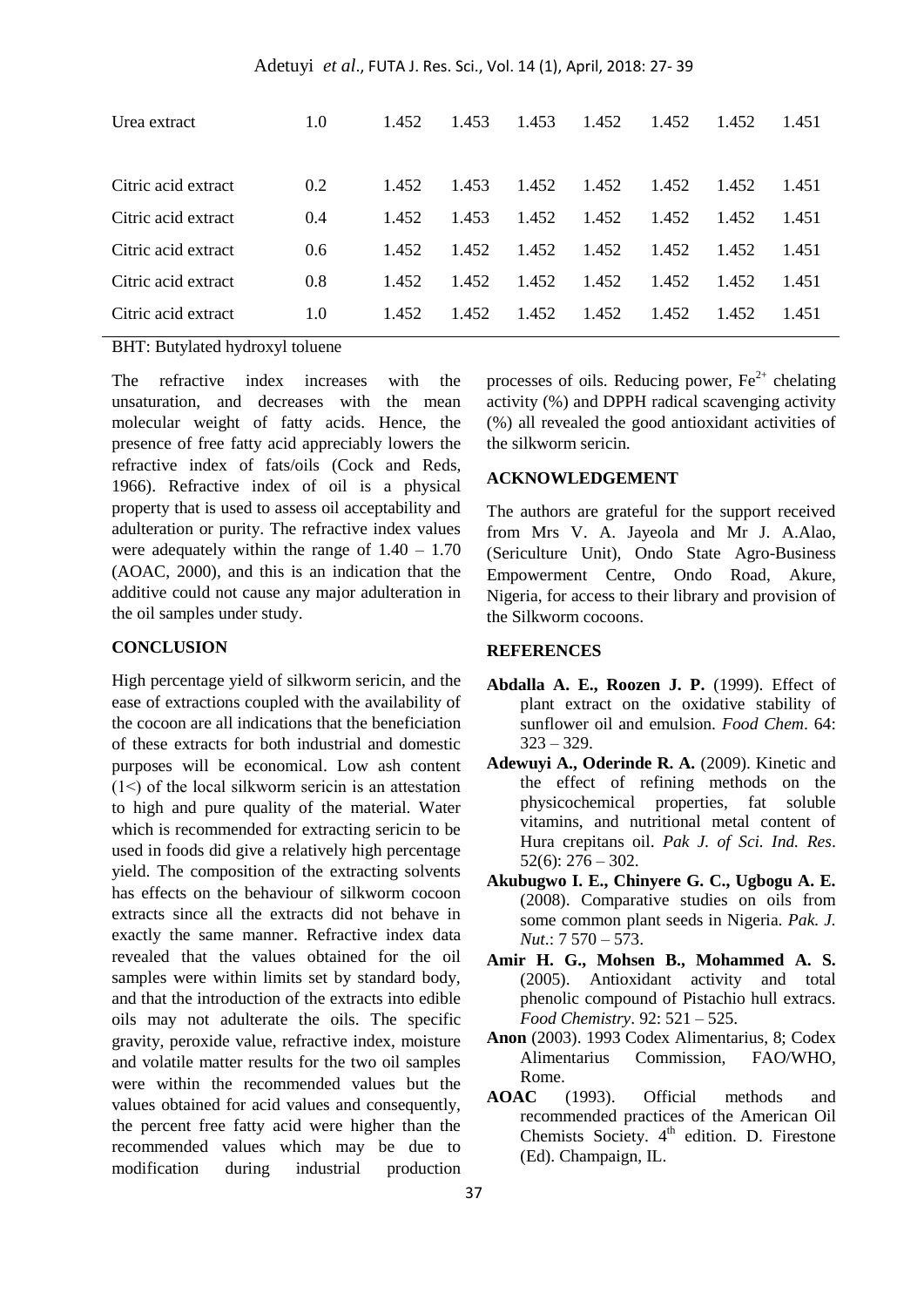- **AOAC** (2000). Official methods 921.08, Index of refraction of oils and fats/I.S.I. Handbook of food analysis  $17<sup>th</sup>$  editiom (part XIII). 70.
- **AOAC** (2005). Official methods of Analysis of the Association of Analytical Chemists  $18<sup>th</sup>$ edition. Washinton DC. U.S.A.
- **Arawande J. O., Amoo I. A.** (2009). Stability studies on refined soya bean oil stored in various conditions. *Pakistan J. Sci. Ind. Res*.  $56(2)$ : 303 – 306.
- **Arawande J. O., Amoo I. A., Lajide L.** (2012). Antioxidant potential of sweet orange peel extract on the stability of refined soybean oil. International Journal of Modern Chemistry.  $3(1): 1-13.$
- **CAC** (2001). Fats, oils and related products, vol 2  $2<sup>nd</sup>$  edition (revised, 2001), Codex Alimentarius Commission Joint FAO/WHO; Food standard programme;  $11 - 25$ .
- **Cock L. Y., Reds C. V.** (1966). Laboratory handbook for oil and fat analysis. *Academic Press Ltd, London.* 1 -50, 67 – 70, 99 – 101.
- **Cotelle N., Bemire J. L., Catteain J. P., Pommery J., wallet J. C., Gayclon E. M.** (1996). Antioxidant properties of hydroxylflavones. *Free Radical Biology and Medicine.* 20: 35- 43.
- **Decker E. A., Hultin H. O.** (1992). Lipid oxidation in muscle foods via redox iron. In A. J. S. Angelo (Ed). Lipid oxidation in food. ACS symposium series (500). Washington DC. American Chemical Society.
- **Dehpour A. A., Ebrahimzadeh M. A., Nabavi S. F., Nabavi S. M.** (2009). Antioxidant activity of methnol extract of Ferula asafoetida and its essential oil composition. Oils and Fats.  $60(4)$ :  $405 - 412$ .
- **Demian M. J.** (1990). Principle of Food Chemistry.  $2<sup>nd</sup>$  edition. Van Nostrond Reinhold International Company Limited, London. 37 – 38.
- **Ebrahimzadeh M. A., Pourmorad F., Bekhadnia A. R.** (2008). Iron chelating ctivity screening phenol and flavonoid content of some medicinal plants from Iran. *Afri. J. Biotechnol*. 7(18): 3188 – 3192.
- **Enrol D., Mechmet U., Ferda C., Dimitra D., Gulhan V. U, Mosschos P., Atalay S.** (2004). Antimicrobial and antioxidant activities of essential oils and methanol extract of *Saliva cryptantha* Montbret, *Aucherex benth* and *Saliva multicaulis* Vahl. J*. Food Chem*. 84: 519 – 525.
- **Faknri N. A., Qadir H. K.** (2011). Studies on various physicochemical characteristics of some vegetable oils, journal of Environmental Science and Engineering. 5: 844 – 849.
- **FAO/WHO** (2009). Report of the  $21<sup>st</sup>$  session of the codex Alimentarius Committee on fats and oils. *Kola kinabalu*, Malaysia. 16 – 20.
- **Gunstone F. D.** (2004). The Chemistry of oils and fats. *Blackwell publishing limited*. 1 – 112.
- **Hae Y. K., Joo H. Y., Kwang G. L., Yong W. L., Yong H. P., Joong H. N., Chong S. C.**  (2000). II Macromol Rapid Comm. 21: 1302.
- **Haque I., singh R., Moosavi-Movahedi A.A., Ahmad F. (2005).** Effect of polyol osmolytes on  $\Delta G_D$ , the Gibb's energy of stabilization of proteins at different pH values. *Biological Chemistry*, 117: 1-12.
- **Heinomen I. M., Lehtonene P. J., Hopia A. I.** (1998). Antioxidant activities of berry and fruits wines and liquor. *Journal of Agriculture and Food Chemistry*. 46: 25 – 31.
- **Iqbal S., Bhanger M. I., Anwar F.** (2005). Antioxidant properties and components of some commercially available varieties of rice bran in Pakistan. *Food Chemistry.* 93: 265 – 272.
- **Kim S. J.** (2007). Gas permeation through waterswollen sericin/PVA membranes, chemical engineering department, University of Waterloo, Ontario, Canada.
- **Kuda T., Tsunekawa M., Goto H., Araki Y.** (2005). Antioxidant properties of four edible algae harvested in Noto Pennisula, Japan. *J. of Food Composition and Analysis*. 18: 625 – 633.
- **Malecke M.** (2002). Antioxidant properties of the unsaponifiable matter isolated from tomato seeds. Oat grains and wheat germ oil. *Food Chem*. 79: 327 – 330.
- **Marinova E. M., Yenishileva N. V.** (1997). Antioxidant activity of extracts from selected species of the family Lamiaceae in sunflower. *Food Chem*. 79: 327 – 330.
- **Murkovic M.** (2003). Phenolic compounds. In: Encyclopedia of Food Sciences,  $2<sup>nd</sup>$  edition. Caballero B., Tingo L. C., Finglas P. M. (Eds). *Oxford Elsevier Science Ltd*. 4507 – 4515.
- **Naimiki M.** (1990). Antioxidants/antimutagens in foods. CRS *Crit. Rev. Food. Sci. Nutr*. 29:  $273 - 300$ .
- **Oderinde R. A., Ajayi I. A., Adewuye A.** (2008). Evaluation of the mineral nutrients,